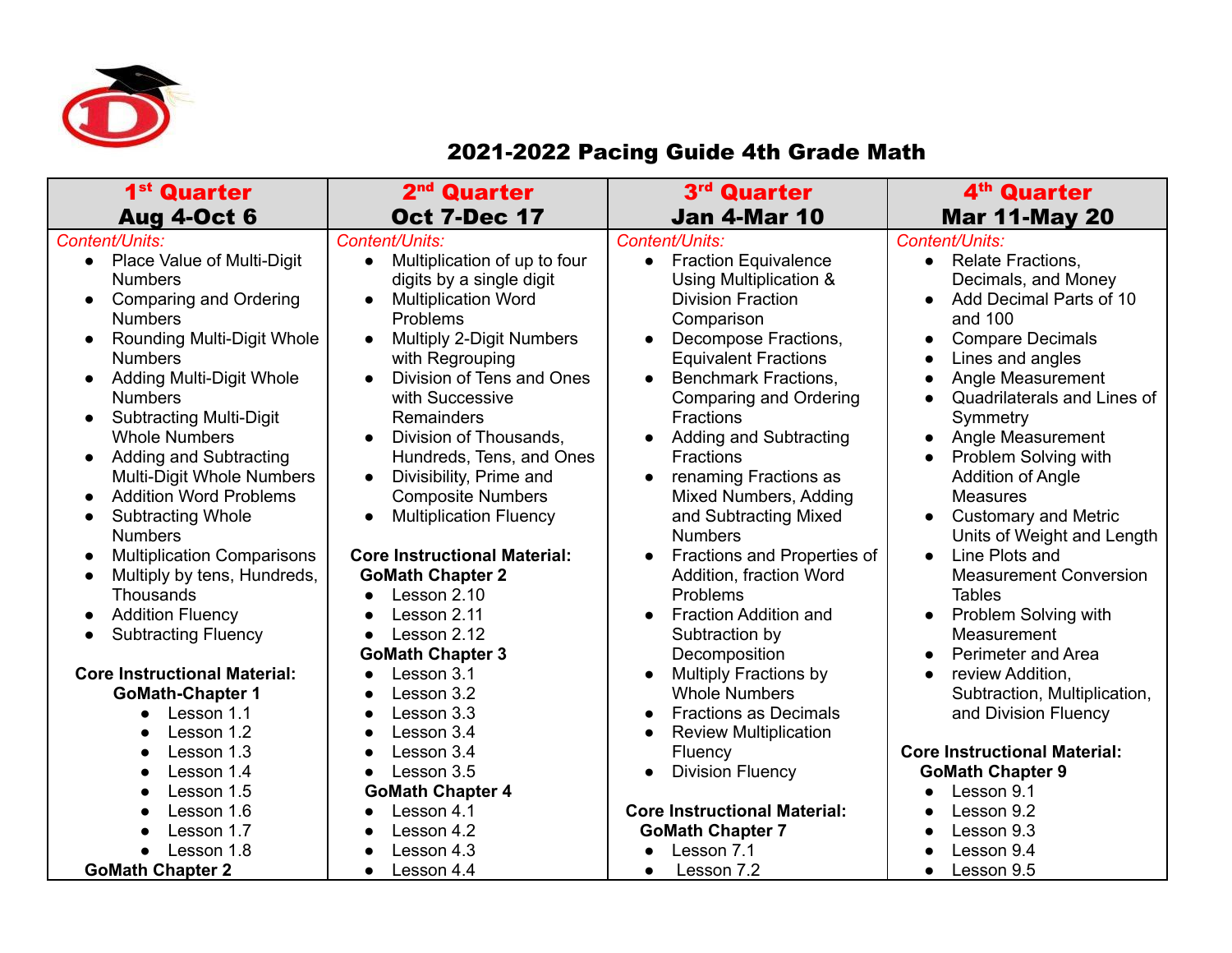| Lesson 2.1                              | Lesson 4.5<br>$\bullet$                 | Lesson 7.3                              | Lesson 9.6                              |
|-----------------------------------------|-----------------------------------------|-----------------------------------------|-----------------------------------------|
| Lesson 2.2                              | Lesson 4.6                              | Lesson 7.4                              | Lesson 9.7                              |
| Lesson 2.3                              | Lesson 4.7                              | Lesson 7.5                              | <b>GoMath Chapter 10</b>                |
| Lesson 2.4                              | Lesson 4.8                              | Lesson 7.6                              | Lesson 10.1                             |
| Lesson 2.5                              | Lesson 4.9                              | Lesson 7.7                              | Lesson 10.2                             |
| Lesson 2.6                              | Lesson 4.10                             | Lesson 7.8                              | Lesson 10.3                             |
|                                         | Lesson 4.11<br>$\bullet$                | Lesson 7.9                              | Lesson 10.4                             |
|                                         | <b>GoMath Chapter 5</b>                 | Lesson 7.10                             | Lesson 10.5                             |
|                                         | Lesson 5.1<br>$\bullet$                 | <b>GoMath Chapter 8</b>                 | <b>GoMath Chapter 11</b>                |
|                                         | Lesson 5.2                              | Lesson 8.1                              | Lesson 11.1                             |
|                                         | Lesson 5.3                              | Lesson 8.2                              | Lesson 11.2                             |
|                                         | Lesson 5.4                              | Lesson 8.3                              | Lesson 11.3                             |
|                                         | Lesson 5.5                              | Lesson 8.4                              | Lesson 11.4                             |
|                                         | <b>GoMath Chapter 6</b>                 |                                         | Lesson 11.5                             |
|                                         | Lesson 6.1<br>$\bullet$                 |                                         | <b>GoMath Chapter 12</b>                |
|                                         | Lesson 6.2                              |                                         | Lesson 12.1                             |
|                                         | Lesson 6.3<br>$\bullet$                 |                                         | Lesson 12.2                             |
|                                         | Lesson 6.4<br>$\bullet$                 |                                         | Lesson 12.3                             |
|                                         | Lesson 6.5                              |                                         | Lesson 12.4                             |
|                                         | $\bullet$                               |                                         | Lesson 12.5                             |
|                                         | Lesson 6.6                              |                                         |                                         |
|                                         | Lesson 6.7                              |                                         | <b>GoMath Chapter 13</b>                |
|                                         |                                         |                                         | Lesson 13.1                             |
|                                         |                                         |                                         | Lesson 13.2                             |
|                                         |                                         |                                         | Lesson 13.3                             |
|                                         |                                         |                                         |                                         |
| <b>Common Assessments:</b>              | <b>Common Assessments:</b>              | <b>Common Assessments:</b>              | <b>Common Assessments:</b>              |
|                                         |                                         |                                         |                                         |
| Chapter 1 Test/ Assessment              | Chapter 3 Test/Assessment               | Chapter 7 Test/Assessment               | Chapter 9 Test/Assessment               |
| Chapter 2 Test/Assessment               | Chapter 4 Test/Assessment               | Chapter 8 Test/Assessment               | Chapter 10 Test/Assessment              |
| <b>Addition Fluency Test</b>            | Chapter 5 Test/Assessment               | <b>Division Fluency Test</b>            | Chapter 11 Test/Assessment              |
| <b>Subtraction Fluency Test</b>         | Chapter 6 Test/Assessment               | 2nd Benchmark ?????                     | Chapter 12 Test/Assessment              |
| 1st Benchmark Test                      | <b>Multiplication Fluency test</b>      |                                         | Chapter 13 Test/Assessment              |
|                                         | 2nd Benchmark ??????                    |                                         | 3rd Benchmark ??????                    |
| <b>Georgia Standards of Excellence:</b> | <b>Georgia Standards of Excellence:</b> | <b>Georgia Standards of Excellence:</b> | <b>Georgia Standards of Excellence:</b> |
| MGSE4.NBT.1                             | MGSE4.OA.1                              | MGSE4.OA.4                              | MGSE4.NF.5                              |
| MGSE4.NBT.2                             | MGSE4.OA.2                              | MGSE4.NF.1                              | MGSE4.NF.6                              |
| MGSE4.NBT.3                             | MGSE4.OA.3                              | MGSE4.NF.2                              | MGSE4.NF.7                              |
| MGSE4.NBT.4                             | MGSE4.OA.4                              | MGSE4.NF.3                              | MGSE4.G.1                               |
| MGSE4.OA.3                              | MGSE4.OA.5                              | MGSE4.NF.4                              | MGSE4.G.2                               |
|                                         | MGSE4.MD.3                              | MGSE4.NF.5                              | MGSE4.G.3                               |
|                                         | MGSE4.NBT.5                             | MGSE4.NF.6                              | MGSE4.MD.1                              |
|                                         | MGSE4.NBT.6                             | MGSE4.NF.7                              | MGSE4.MD.2                              |